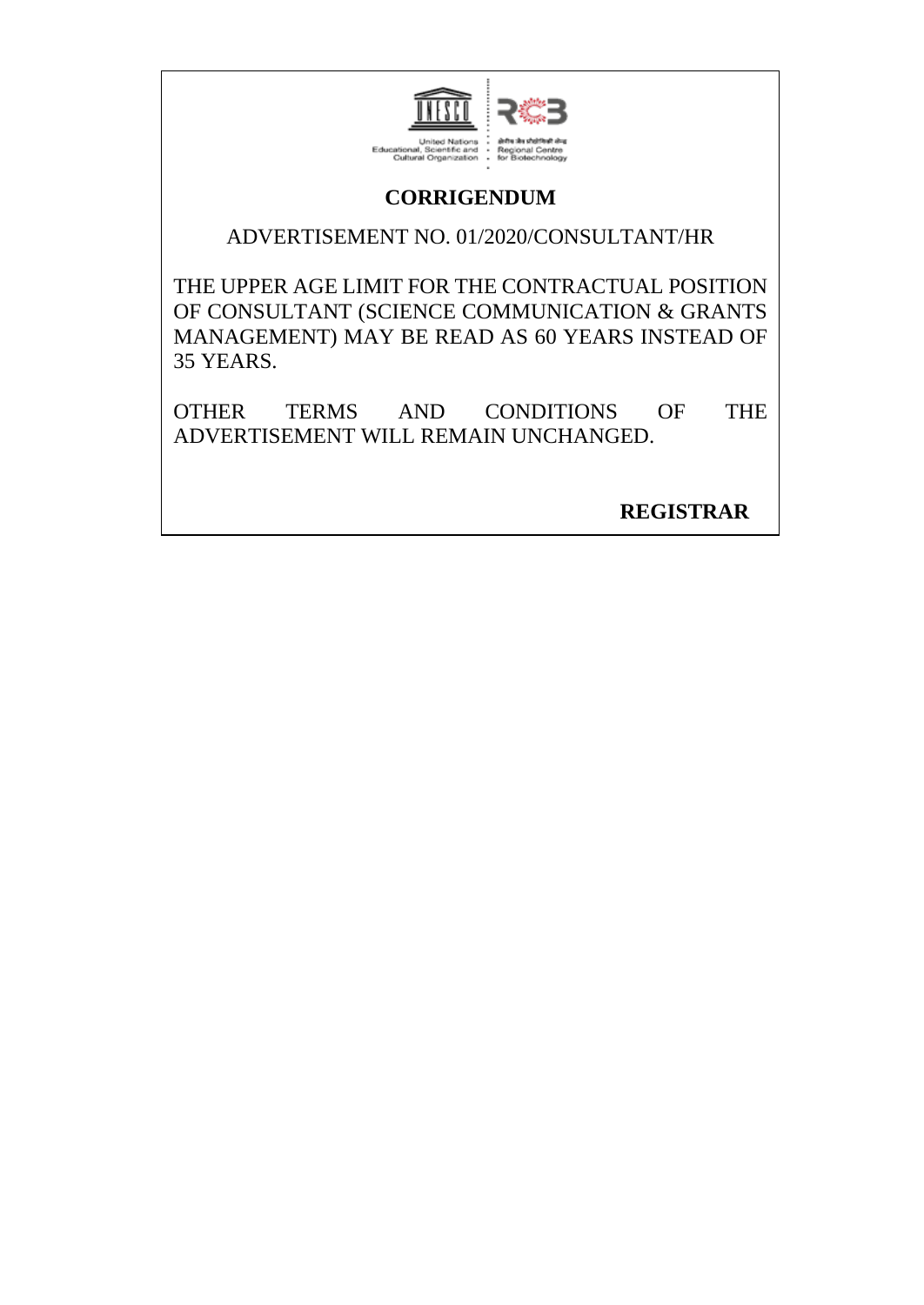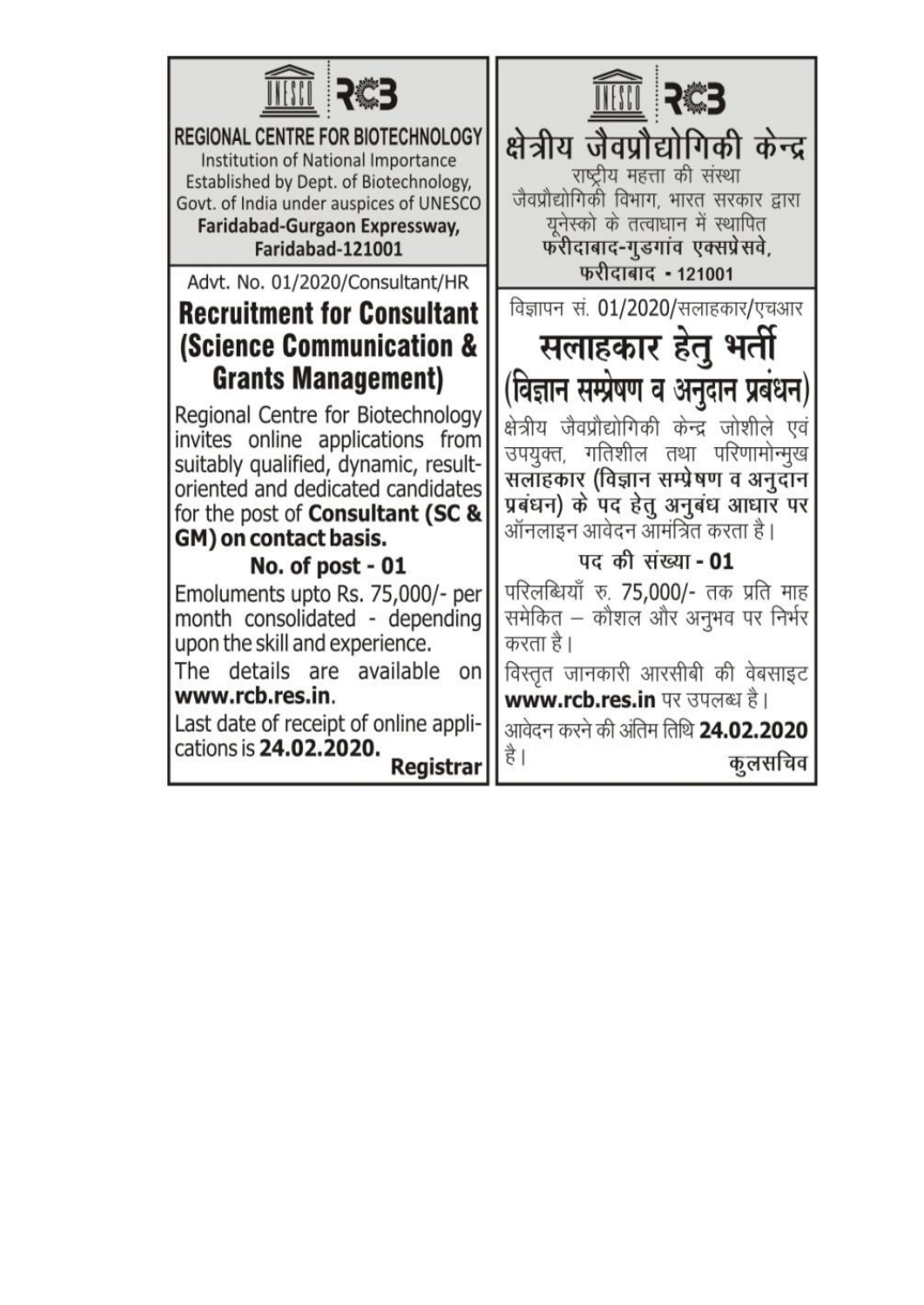# क्षेत्रीय जैवप्रौद्योगिकी केन्द

राष्ट्रीय महत्ता की संस्था, जैवप्रौद्योगिकी विभाग,

भारत सरकार द्वारा यूनेस्को के तत्वावधान में स्थावित Regional Centre for Biotechnology An institution of National Importance, Established by the Department of Biotechnology Government of India, Under the auspices of UNESCO



Cultural Organization

 **06.02.2020**

for Biotechnology

#### **Advertisement No. 01/2020/Consultant/ HR**

## **RECRUITMENT FOR CONSULTANT (SCIENCE COMMUNICATION & GRANTS MANAGEMENT)**

Regional Centre for Biotechnology (RCB) is an Institution of National Importance established through an Act of Indian Parliament by the Department of Biotechnology, Govt. of India under the auspices of UNESCO. The primary focus of RCB is to provide world class education, training and conduct innovative research at the interface of multiple disciplines to create high quality human resource in disciplinary and interdisciplinary areas of biotechnology.

RCB is situated in the NCR Biotech Science Cluster (NBSC) developed by the Department of Biotechnology, Government of India, on a 200-acre site located at the Faridabad-Gurgaon expressway within the NCR Delhi, along with other constituent institutions. RCB, in association with Biotechnology Industrial Research Assistance Council (BIRAC), a Govt. of India Enterprise, has also established a Bio-Incubator, and Advanced Technology Platform Centre (ATPC) to manage and nurture technology development in the broad area of biopharmaceuticals.

With increase in its research output, grant profile, outreach manifesto, training activities and the need to communicate its scientific endeavors globally, RCB is looking for a suitably qualified, dynamic and result oriented individual to take on the role of Consultant (Science Communication & Grants Management).

| S.           | Name of the                                                                                                                | <b>Essential</b>                                                                                                                                                                                                                                                                                                                                                                                                     | <b>Job description</b>                                                                                                                                                                                                                                                                                                                                                                                                                                                                                                                                                                                                                                                                                              | No. of Post (s) and             |
|--------------|----------------------------------------------------------------------------------------------------------------------------|----------------------------------------------------------------------------------------------------------------------------------------------------------------------------------------------------------------------------------------------------------------------------------------------------------------------------------------------------------------------------------------------------------------------|---------------------------------------------------------------------------------------------------------------------------------------------------------------------------------------------------------------------------------------------------------------------------------------------------------------------------------------------------------------------------------------------------------------------------------------------------------------------------------------------------------------------------------------------------------------------------------------------------------------------------------------------------------------------------------------------------------------------|---------------------------------|
| $\mathbf N$  | post and                                                                                                                   | <b>Qualifications and</b>                                                                                                                                                                                                                                                                                                                                                                                            |                                                                                                                                                                                                                                                                                                                                                                                                                                                                                                                                                                                                                                                                                                                     | age limit                       |
| 0.           | <b>Emoluments</b>                                                                                                          | <b>Experience</b>                                                                                                                                                                                                                                                                                                                                                                                                    |                                                                                                                                                                                                                                                                                                                                                                                                                                                                                                                                                                                                                                                                                                                     |                                 |
| $\mathbf{1}$ | Consultant (SC &<br>$GM$ )-<br>(upto Rs. 75,000/-<br>per month<br>consolidated)<br>depending upon<br>skill and experience. | An excellent academic<br>record with Master's<br>degree in area of Science<br>Communication, Grants<br>Management<br>and<br>intensive experience of<br>reporting<br>scientific<br>findings,<br>experience<br>with writing for press<br>and<br>experience<br>in<br>handling/<br>managing<br>extramural<br>research<br>grants.<br>Desirable:<br>Experience<br>of<br>a<br>minimum three years in<br>the relevant field. | • Communicating<br>research<br>findings/<br>making<br>press<br>statements/<br>reporting<br>events/<br>liaising with press and ensuring<br>scientific social presence of RCB<br>$\bullet$ Creating<br>impressive<br>an<br>scientific social profile of RCB.<br>• Reporting its research findings<br>in popular mode in the social<br>arena.<br>• Communicating its events/<br>Scientific accomplishments to<br>media.<br>$\bullet$ Liaising<br>with<br>scientific<br>agencies<br>that<br>communicate<br>scientific events globally.<br>• Preparation of RCB annual<br>report.<br>$\bullet$ Handling $\&$ managing research<br>of RCB<br>including<br>grants<br>partnerships,<br>collaborations,<br>publications etc. | One post<br>Age Limit: 35 years |
|              |                                                                                                                            |                                                                                                                                                                                                                                                                                                                                                                                                                      |                                                                                                                                                                                                                                                                                                                                                                                                                                                                                                                                                                                                                                                                                                                     |                                 |

The application format is available on our website **www.rcb.res.in.** Interested candidates should fill their applications online with the requisite non-refundable fee of Rs. 1000/- (SC/ST/PH/Women candidates are exempted from payment of fees) **latest by 24.02.2020.** Refund of unsuccessful or duplicate transactions may be claimed upto 1 month from the last date of submission of applications, after that no request will be entertained**.**